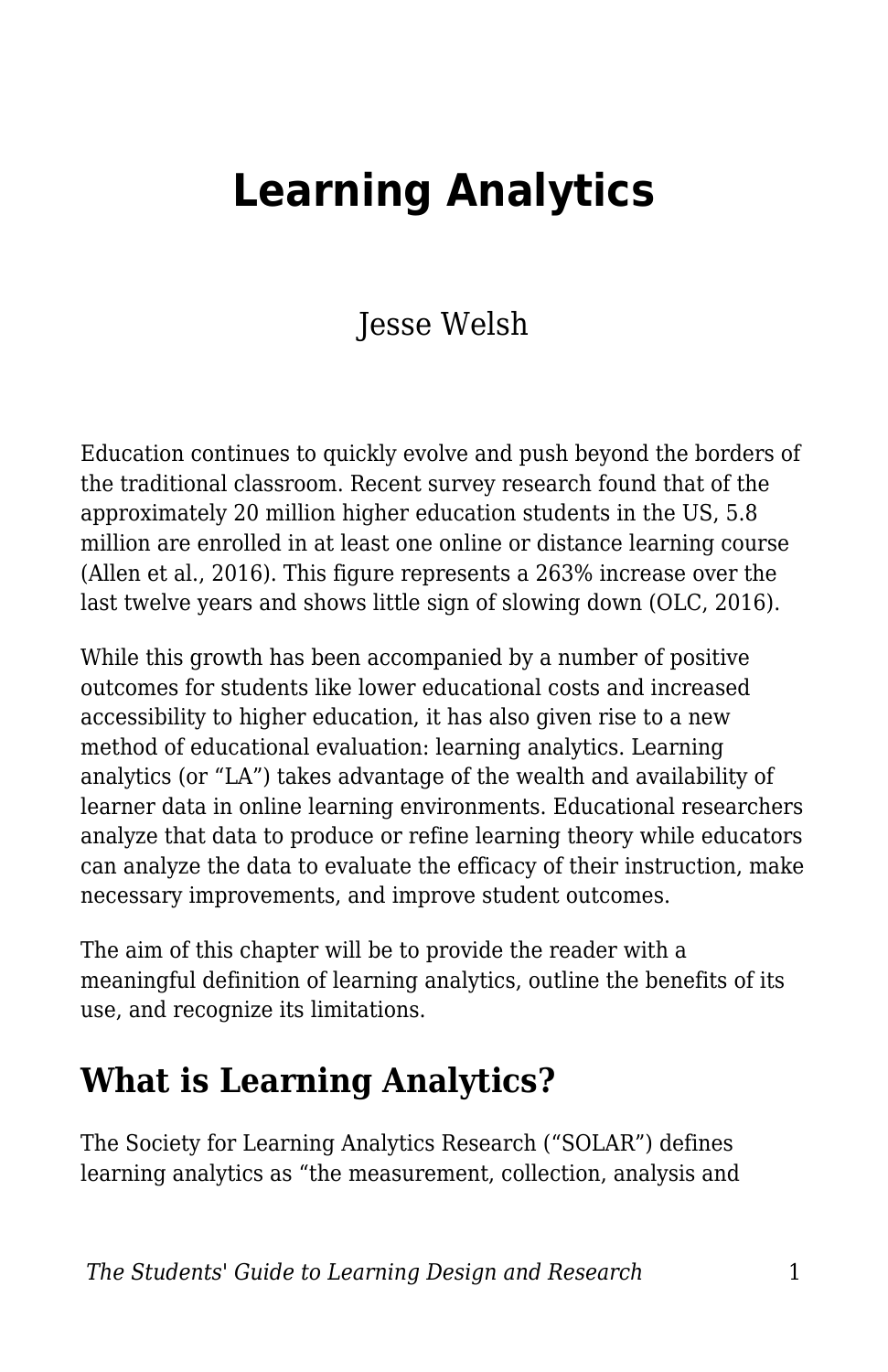reporting of data about learners and their contexts, for purposes of understanding and optimizing learning and the environments in which it occurs" (SOLAR, 2012, p.1). Similarly, researchers Romero-Zaldivar, Pardo, Burgos, and Delgado Kloos (2012) define learning analytics as the use of "data and any other additional observations that can be obtained… to directly impact the students, the instructors and the details of the learning process" (p. 1059). Or, more succinctly, learning analytics is the use and analysis of data to enhance learning. While the rise of digital learning environments has increased the quality and access to meaningful data, which drives learning analytics, it is important to note that LA can be and is adapted to inperson, classroom teaching. That said, much of this chapter will focus on learning analytics within online or blended-learning teaching environments.

#### **Defining Features**

There are two primary, defining features of learning analytics: (a) the leveraging of data management systems to effectively collect learner data in a timely fashion and (b) the utilization of analytic tools and techniques of other disciplines to interpret this data.

The first step of any data analysis is the effective collection of data. In the world of learning analytics, data is drawn from two primary sources: student information systems (SIS) and learning management systems (LMS). Student information systems provide information necessary for analysts to create learner profiles (age, grade, gender, etc). The learning management systems provide the information on learner behavior that can then be used for more thorough analyses (Siemens 2013).

As formal education has grown beyond the boundaries of a physical classroom in the digital age, learning management systems have become increasingly important in the new educational process. LMSs have been developed to fill the role of the traditional classroom.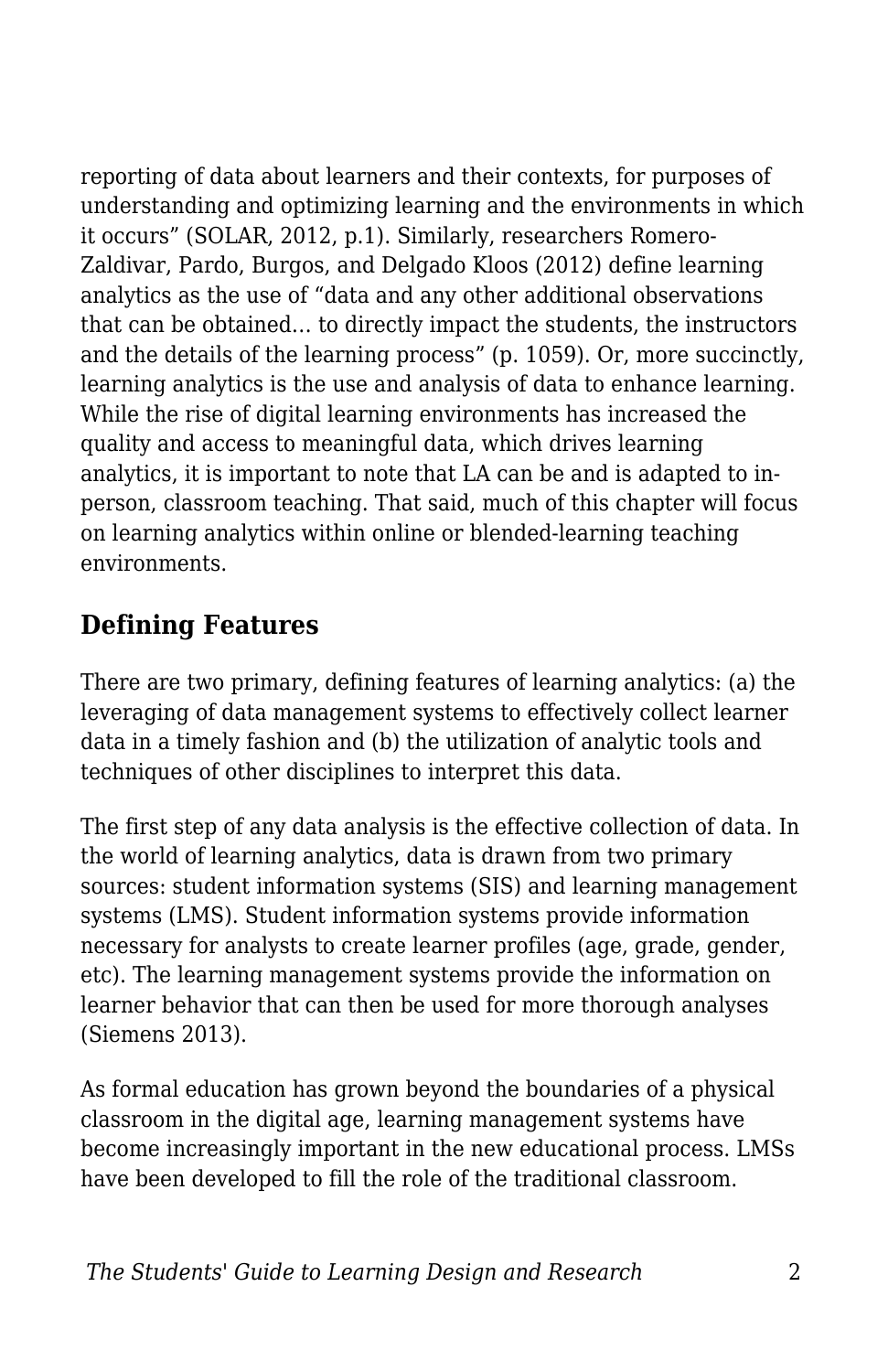Where traditional, physical classrooms provide structure, location, and order to student learning, LMSs provide similar scaffolding to students in online or blended learning courses. LMSs are software that house lessons, assessments, and other pertinent information about a course. Because this content is located within a single program, data associated with how a learner interacts with the content is captured immediately and is accessible to educators and researchers. Compared to the data produced by traditional, in-class assessments and observations, the data captured by an LMS is diverse and rich in its content (Martin & Ndoye 2016). Where an in-classroom teacher may be only able to see the total number of problems a student completed on a math assignment or which problems he omitted, an LMS can capture all the same data and provide additional information, such as the time it took the student to complete the assignment, which questions took the longest, which specific types of questions the student struggled with the most, and more.

Once the data is collected from these systems, the second feature of LA emerges: the analysis of the data. The analysis of the learner data can take many different forms depending on the nature of the data itself. Qualitative data is organized and classified, while quantitative data is subjected to statistical analysis. This statistical analysis can take the form of descriptive statistics to help an educator understand what has happened or, in more complex cases, take the form of inferential statistics to make predictions about future performances and behaviors. In every case, learner data is examined, analyzed, and digested in such a way that meaningful trends and patterns emerge.

#### **Learning Analytics v. Educational Data Mining**

Running parallel to learning analytics is the sister discipline of educational data mining (or "EDM"). Both LA and EDM exist in the intersection of learning science and data analysis and see the analysis of learner data as the means to improve education (Papamitsiou & Economides, 2014). Because of this shared goal, much of the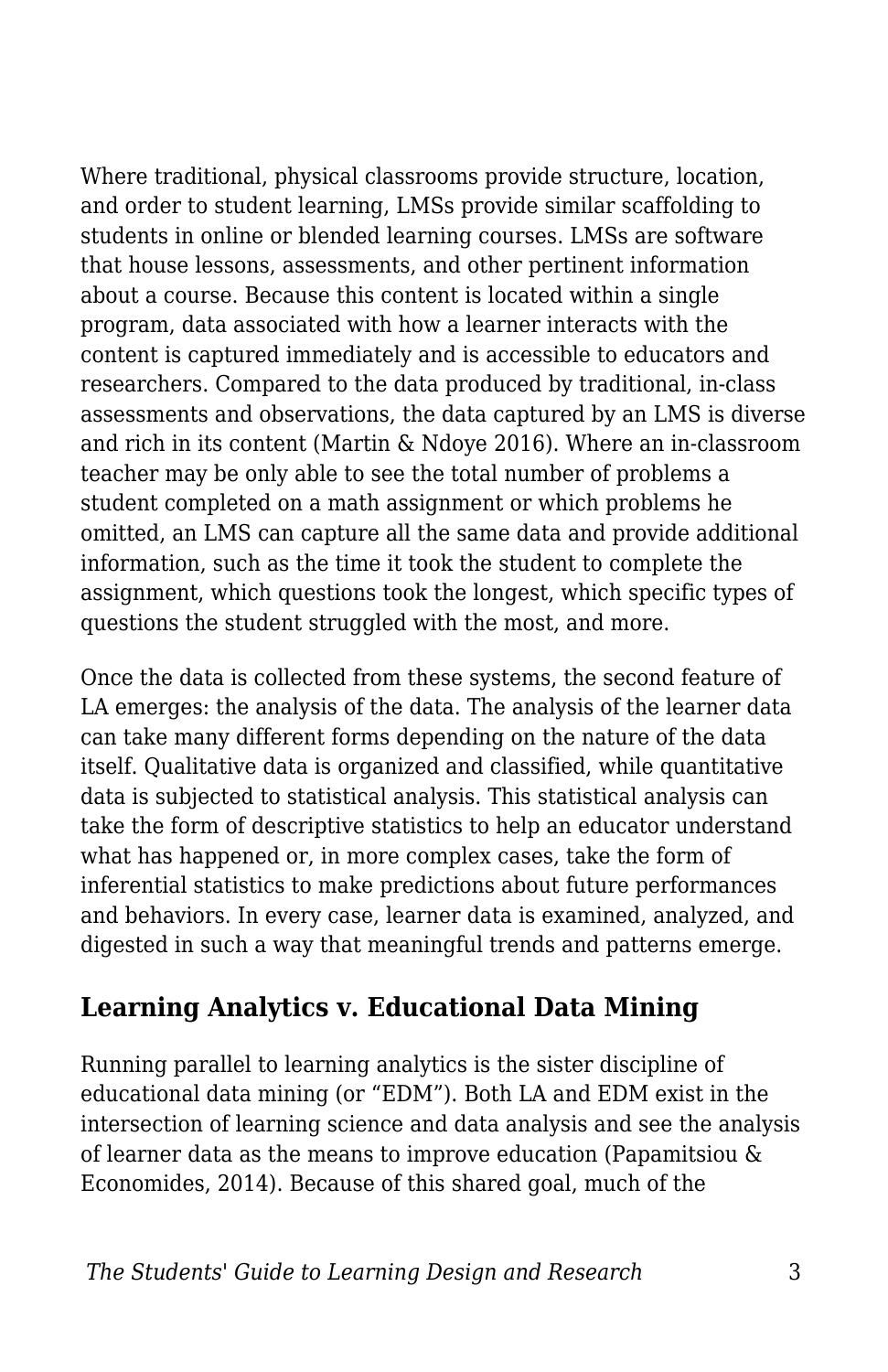academic literature groups the two fields together and the two communities often collaborate and share ideas with each other at educational conferences.

Despite these similarities, there are important differences between LA and EDM that should be understood. Siemens and Baker (2012) found five key areas of difference between the two. Among these differences are: (1) a preference for automated paradigms of data analysis (EDM) versus making human judgment central (LA); (2) a reductionist focus (EDM) versus a holistic focus (LA), and (3) a comparatively greater focus on automated adaptation (EDM) versus supporting human intervention (LA) (Siemens & Baker, 2012).

## **Benefits**

By leveraging the vast amounts of data available, learning analytics offers several meaningful benefits to learners, teachers, and researchers. While much can be said about how an analysis of learner data can enhance and improve extant theories of education, the focus of this chapter will only be on the benefits that LA provides to learners and their teachers.

#### **Support for the Learner**

Students can receive more meaningful and timely feedback through the use of learning analytics. A teacher's feedback is motivated by the needs they see in their learners. Traditionally, those needs are only perceived by what a teacher observes within their classroom or, at best, what might be reflected in homework assignments that are turned in. This constraint not only limits the amount of data upon which a teacher can act, but it also introduces a delay between the time when help is needed and when a teacher is finally able to perceive that need and intervene. Consider the example of a struggling math student. While the student struggles in his own home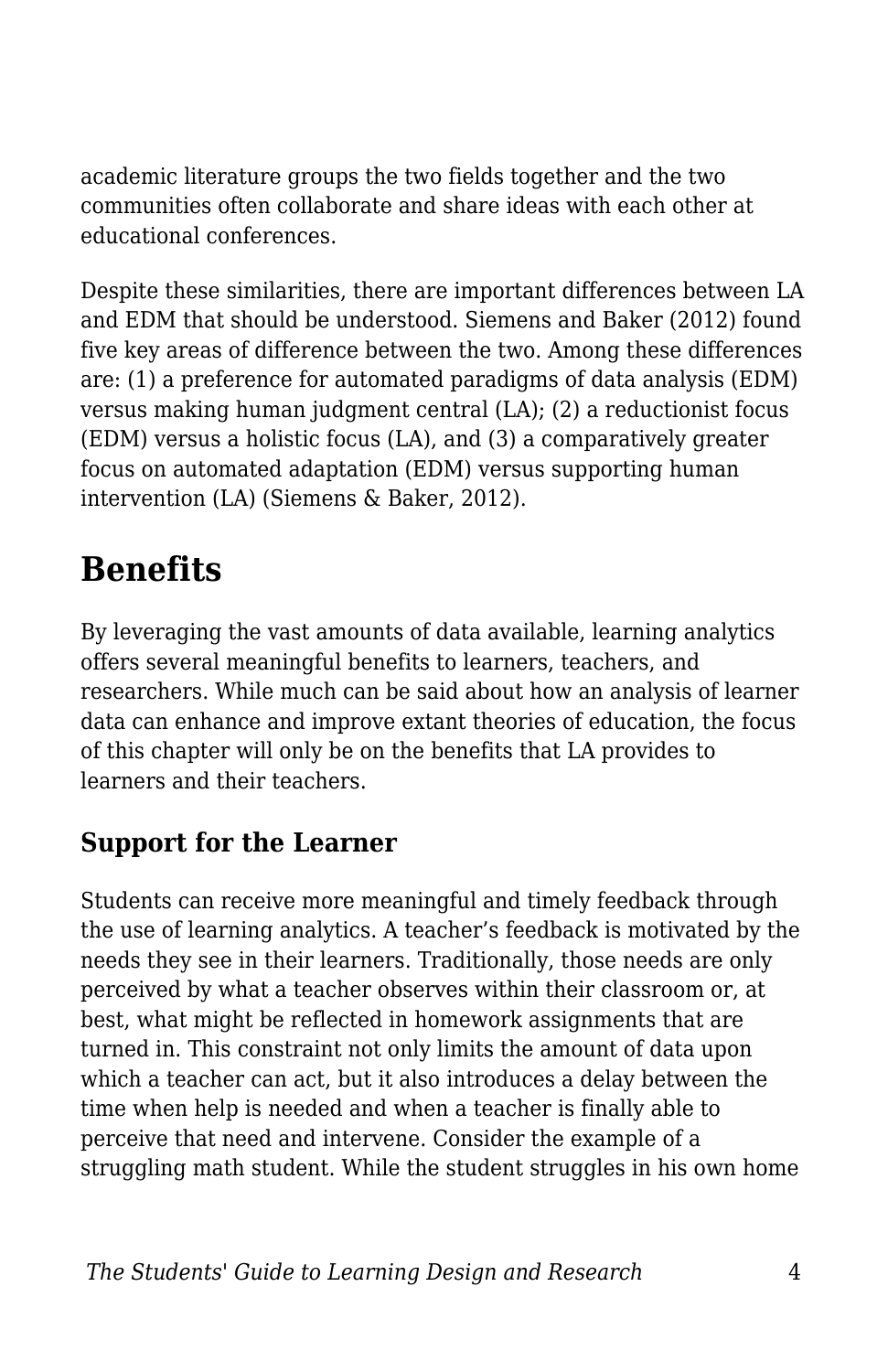with a homework assignment, specifically with understanding how to use the slope-intercept form of a line to graph the line, his struggles go unseen by his teacher. In class the next day, the student is unable to get his questions answered because other students had questions of their own that diverted the attention of the teacher. As additional assignments stack up, the problem compounds itself, and the need for help gets pushed aside by the student. When the time comes for the student to turn in all his homework at the end of the unit, only then will his teacher be able to see the need for help. At that point, whatever help and feedback can be provided will likely be too late. In comparison, LA embedded within an LMS could immediately recognize and diagnose the student's struggle and provide an immediate intervention, in this case steering him to a YouTube video providing additional explanation on how to use the slope-intercept version of a line when graphing. The promise of this timely feedback empowers learners to be self-directed and confident in their own learning process. "The availability of such personalised, dynamic, and timely feedback shall support the learner's self-regulated learning as well as increase their motivation and success" ( Iftentahler et al, 2014, p. 123).

Not only can feedback be personalized and enhanced, even the content of a lesson can be modified to meet individual needs by using  $I.A.$ 

Learning content provided to learners can be personalized—a realtime rendering of learning resources and social suggestions based on the profile of a learner, including conceptual understanding of a subject and previous experience. For example, an integrated learning system could track a learner's physical and online interactions, analyze skills and competencies, and then compare learner knowledge with the mapping of knowledge in a discipline. Based on evaluation of a learner's knowledge, an LMS or learning system could provide personalized content and learning activities. (Siemens, 2013, p. 1390)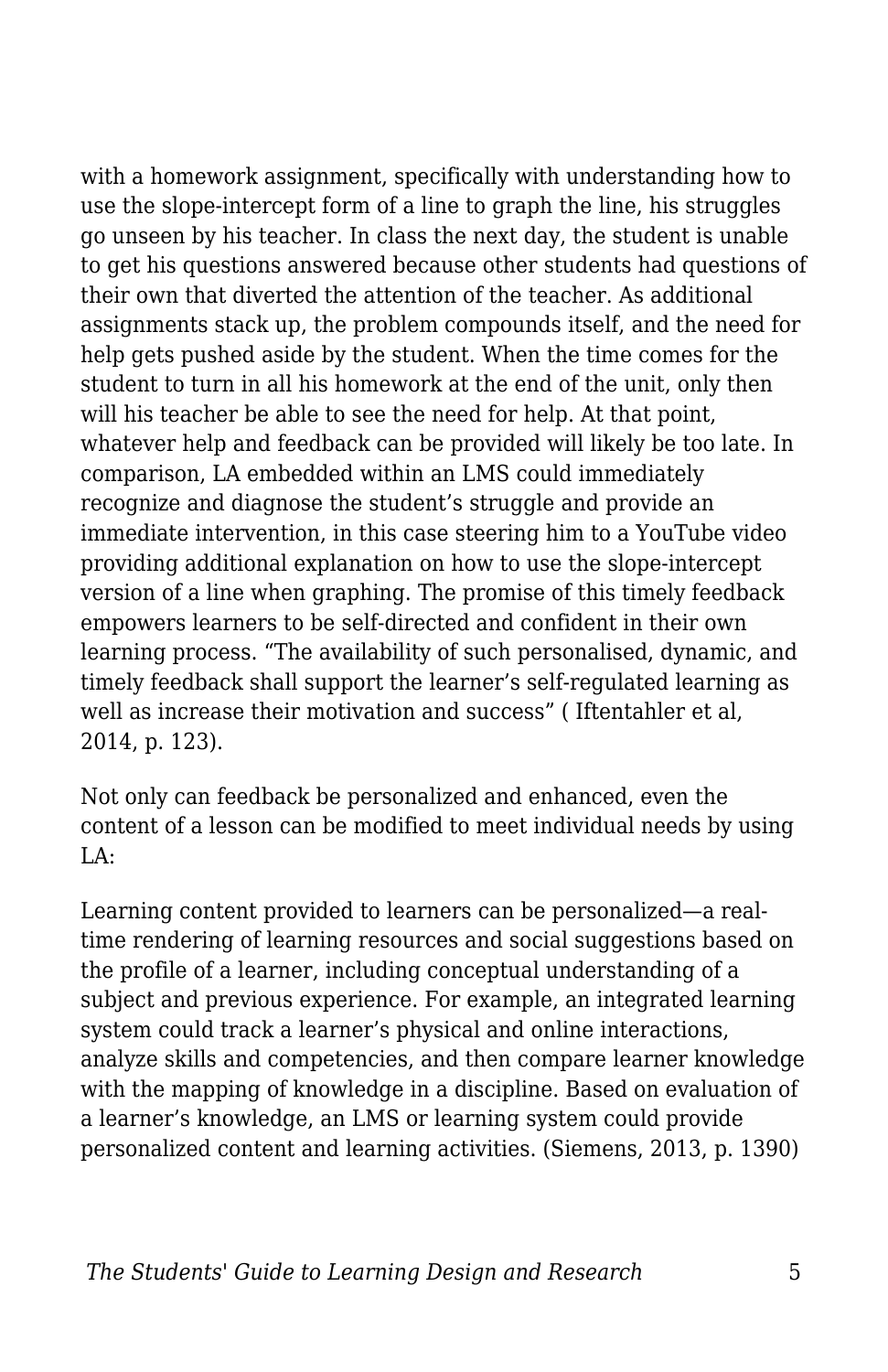While a teacher using traditional methods of evaluating his teaching may struggle to adapt and modify the content of his teaching to meet the needs of his individual students, by using LA, a teacher can create dynamic content that is custom tailored to each of his students.

#### **Support for the Instructor**

Learning analytics provides another benefit to the designers of instruction: improved feedback on the efficacy of their learning systems to drive improved designs:

Through the use of analytics, educational institutions can restructure learning design processes. "When learning designers have access to information about learner success following a tutorial or the impact of explanatory text on student performance during assessment, they can incorporate that feedback into future design of learning content" (Siemens, 2013, p. 1390).

## **Limitations and Criticisms**

Learning analytics is not without its limitations and criticisms. The three primary limitations and criticisms of LA are: (1) data quality concerns, (2) ethical concerns about the ownership and appropriateness of the collection of large amounts of learner data, and (3) the fear of an automated educational system and its effect on student learning.

As has been made clear, LA is heavily reliant on data. To wit, it is essential for any teacher or researcher using LA to collect good, high quality data. High quality data is both accurate and complete. Learning management systems provide teachers access to more data than was ever previously available, but there is danger in accepting all the data as accurate. For example, if a teacher notices that one of her students spent double the amount of time on a particular homework assignment compared to his previous assignments, the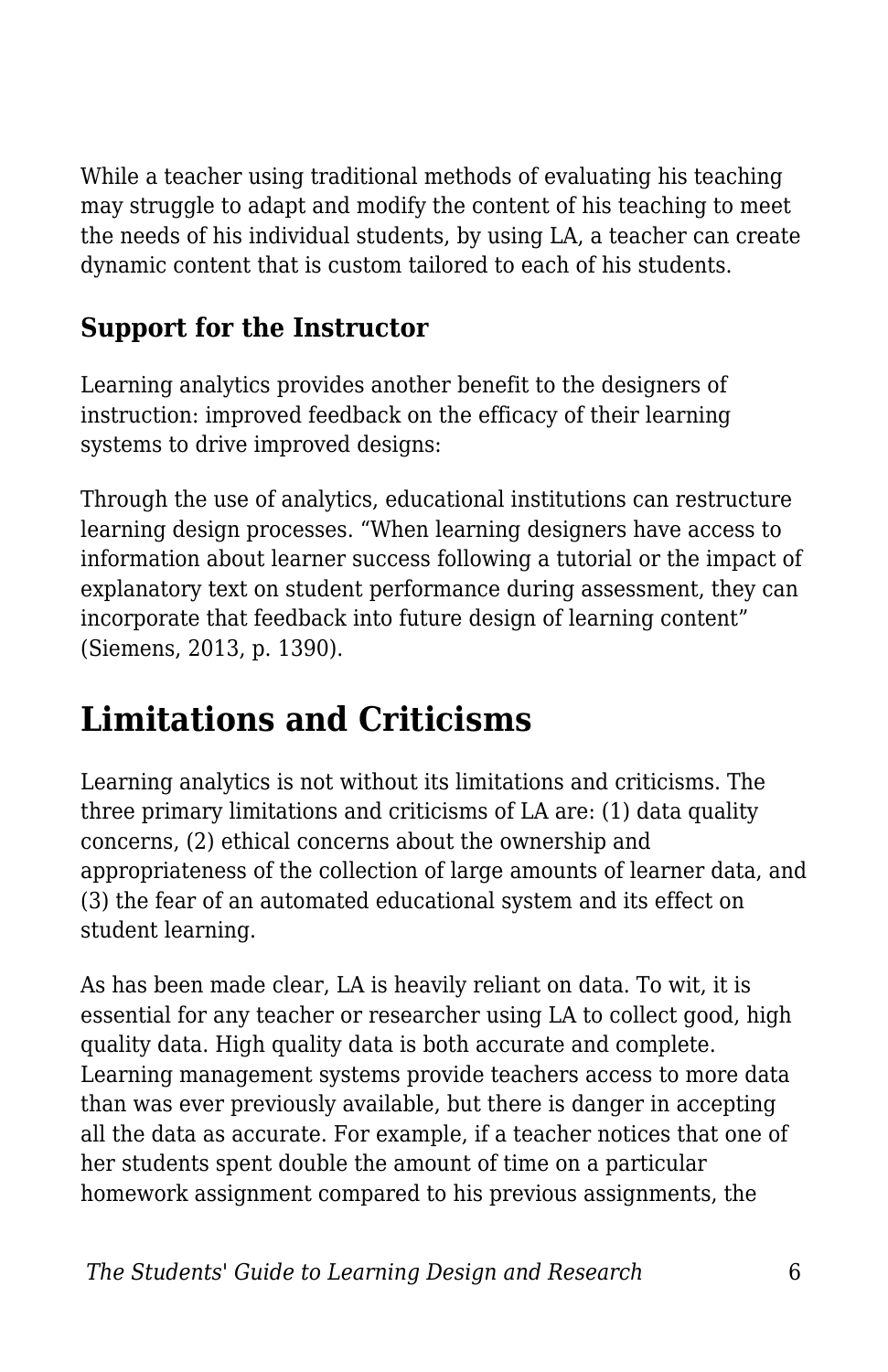teacher may conclude the student is struggling with the material and be inclined to intervene and assist the student. A more fully-developed course and more sophisticated LMS may even automatically provide remediation and help to the student. However, the reality of the situation may be as simple as the student left his computer for an hour to go eat dinner with his family.

While the advent of the LMS provides a single warehouse to collect and store significant amounts of data, LMSs do not capture all the important data associated with how a student thinks about, wrestles with, and interacts with the content of his class. Teachers may use additional software outside of the LMS to meet certain instructional objectives; students may take time to discuss a lesson or a difficult problem with a parent; and off-line discussions may occur between peers via text. All these important interactions would not be found or expressed in the data captured by an LMS. As Siemens (2013) expressed, "the data trails that learners generate are captured in different systems and databases. The experiences of learners interacting with content, each other, and software systems are not available as a coherent whole for analysis" (p. 1393). This presents a two-fold problem: (a) finding effective methods to capture a totality of learner interactions and (b) the collection and unification of all the data for appropriate analysis. Both lead to the same result: incompleteness of data.

There are also ethical questions associated with LA. While most would agree that providing teachers and researchers with more data on learners to improve outcomes is a good thing, many have begun to ask questions about the appropriateness of the data collection involved. "Yet collection of data and their use face a number of ethical challenges, including location and interpretation of data; informed consent, privacy, and deidentification of data; and classification and management of data" (Slade & Prinsloo, 2013, p.1510). To illustrate the root of this concern, consider the previous example of a math student working through a homework assignment. Traditionally, a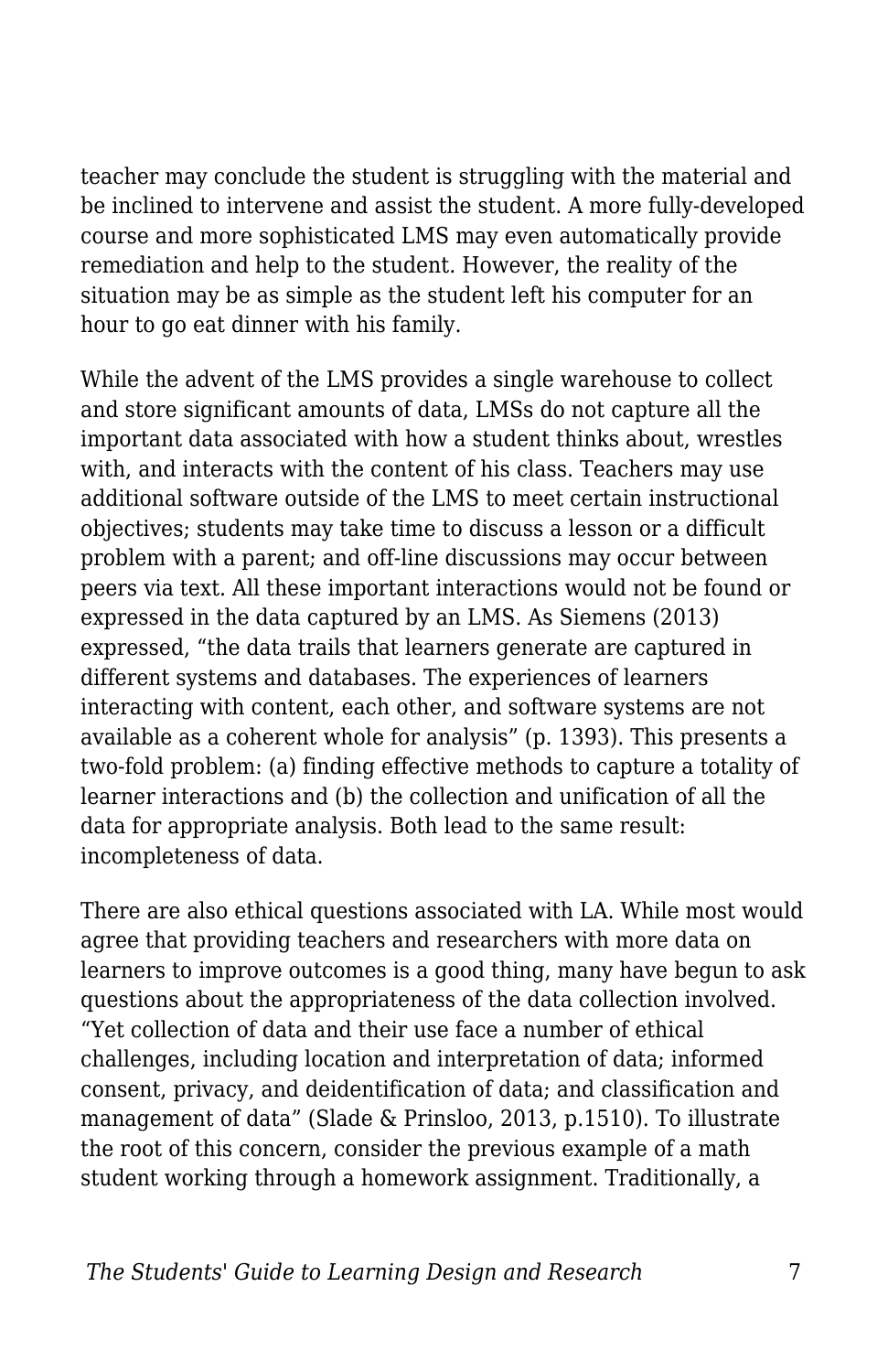student works through the homework assignment at home and shows up the following day with the completed work. The teacher does not know how difficult the assignment was for the student, how he came to his answers, how long it took him to complete, or what specific types of questions he had as he worked through the different questions. A teacher could gain "access" to that data by voyeuristically watching the student through the window of his home as he completed the work. While such a notion seems outlandish, many critics of LA believe that the ever-watchful eye of an LMS capturing and analyzing large amounts of data about a student works in a similar fashion.

The last major concern associated with LA is the fear of the consequences of moving toward a more automated system of education. Learning analytics provides teachers not only with the ability to see and assess learner needs in a timely fashion, but the potential to see those needs forecasted before they even come to fruition. The data, coupled with predictive tools, can see potential issues before they fully form. With such power, teachers can quickly intervene with students. But at what cost? What might be lost in minimizing the struggle of students? Researchers Ifenthaler et al (2014) posited that "such automated systems may also hinder the development of competencies such as critical thinking, metacognition, reflection, and autonomous learning, especially when too few, too much, or the wrong kind of feedback is provided" (p.124).

## **Conclusion**

The rise of online education and the overall digitization of education have driven an explosion in both the quantity and quality of available data about learning. With the proper application of appropriate analysis techniques to these stores of data, researchers can drive forward our understanding of learning while educators can better understand and meet the needs of their students. As educational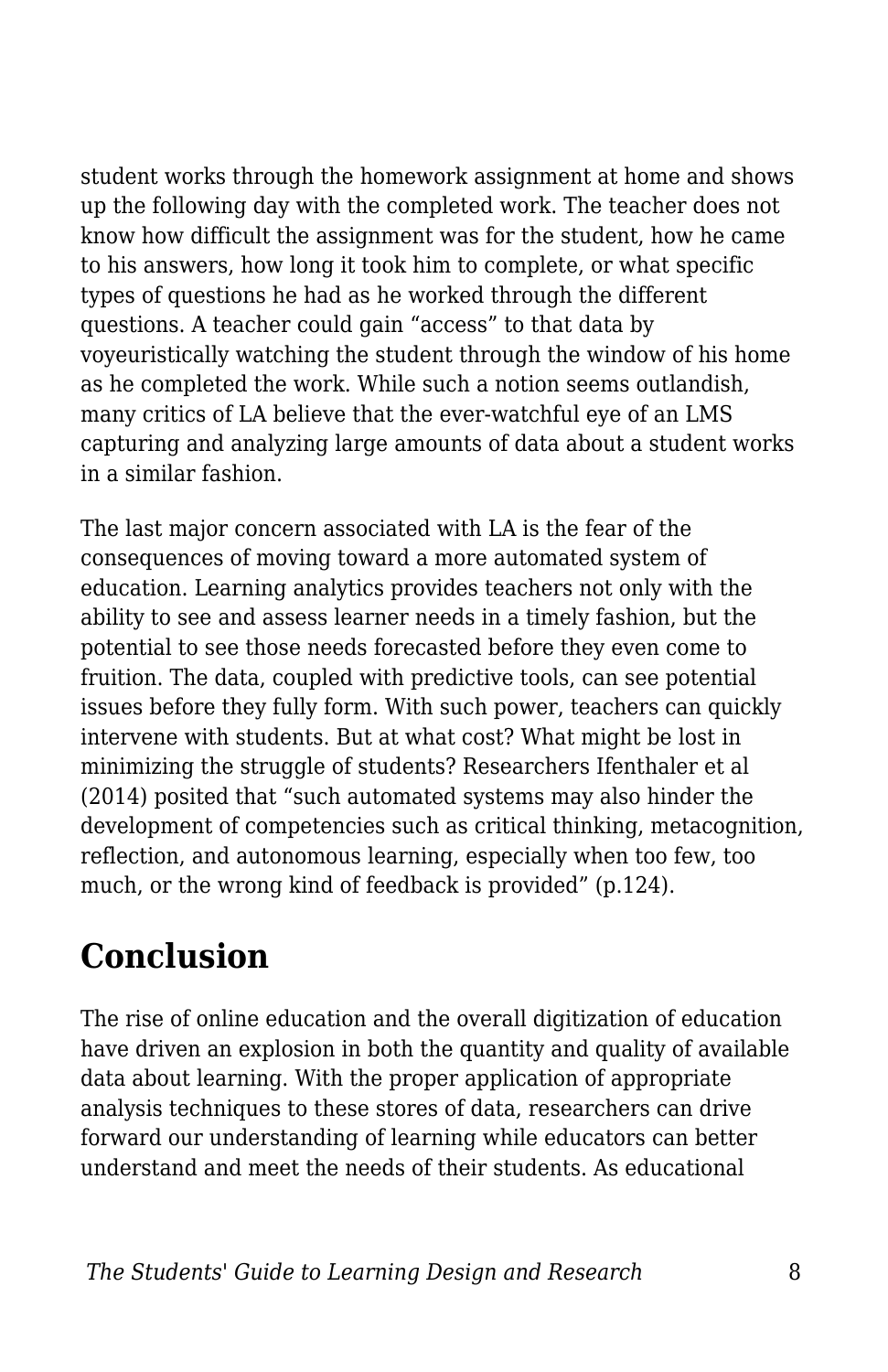technology like LMSs continue to evolve and collect more and better data, and the analytical tools continue to mature, the promises of LA draw ever closer to their full realization.

### **References**

- Allen, I.E., & Seaman, J. (2013). Changing course: Ten years of tracking online education in the United States. Babson Survey Research Group.
- Allen, I.E., Seaman, J., Poulin, R., & Straut, T.T. (2016). Online report card: Tracking online education in the United States. Babson Survey Research Group.
- Baker, R.S., & Inventado, P.S. (2014). Chapter 4: Educational data mining and learning analytics. In J. A. Larusson and B. White (eds.), Learning Analytics: From Research to Practice, DOI 10.1007/978-1-4614-3305-7\_4, © Springer Science+Business Media New York 2014.
- Ellis, T. (2011). Learning Analytics: Definitions, Processes and Potential. Retrieved from http://learninganalytics.net/LearningAnalyticsDefinitionsProcesse sPotential.pdf
- Ifenthaler, D., Adcock, A.B., Erlandson, B.E., Gosper, M., Greiff, S., & Pirnay-Dummer, P. (2014). Challenges for education in a connected world: Digital learning, data rich environments, and computer- based assessment. Technology, Knowledge and Learning" Technology, Knowledge, & Learning 19, 121–126. DOI 10.1007/s10758-014-9228-2
- Martin, F., & Ndoye, A. (2016). Using learning analytics to assess student learning in online courses. Journal of University Teaching & Learning Practice, 13(3).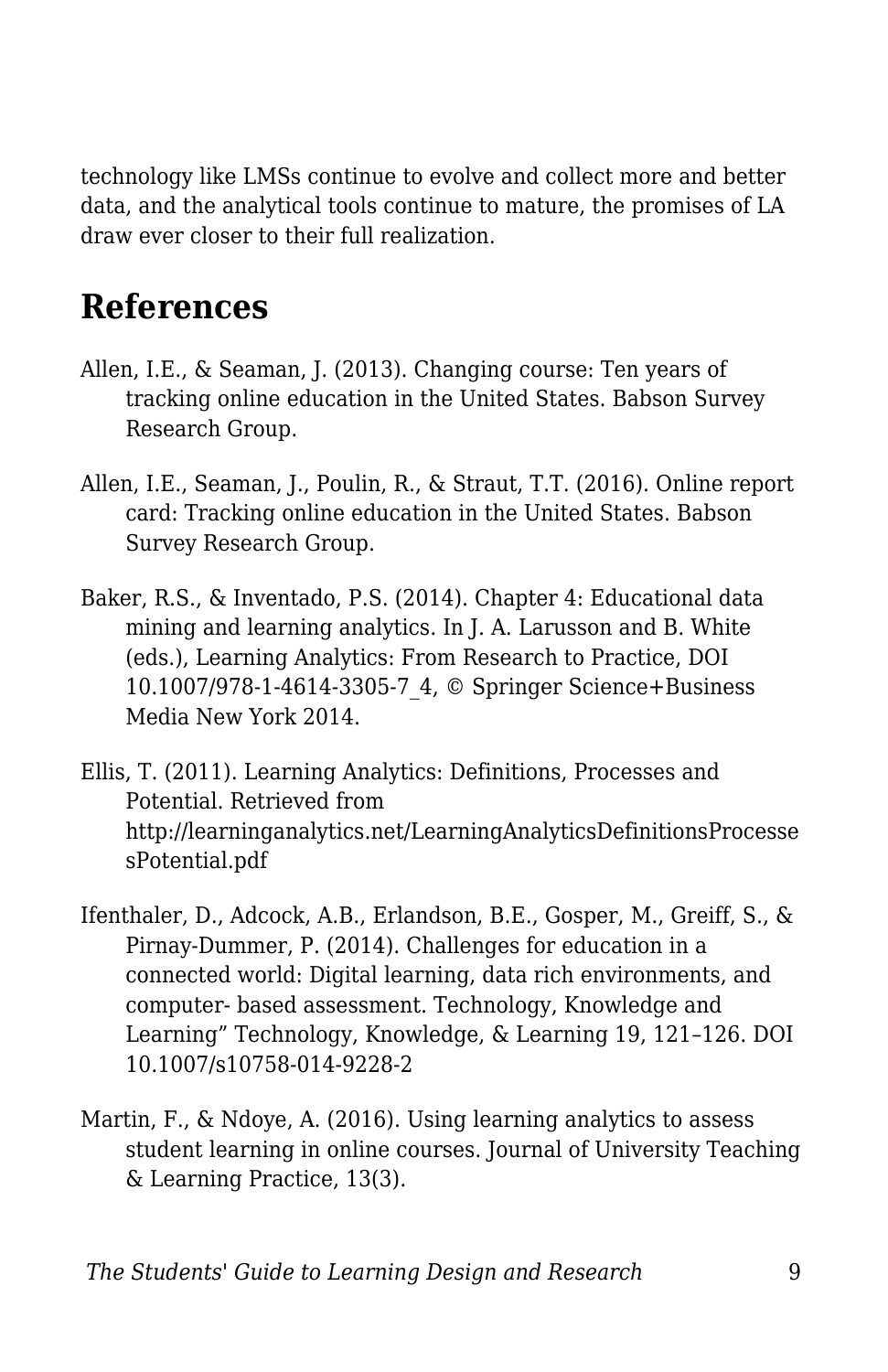- Online Learning Consortium. (2016). Today's students are driving the online learning imperative.
- Papamitsiou, Z., & Economides, A. (2014). Learning analytics and educational data mining in practice: A systematic literature review of empirical evidence. Educational Technology & Society, 17(4), 49–64.
- Romero-Zaldivar, V.A., Pardo, A., Burgos, D., & Delgado Kloos, C. (2012). Monitoring student progress using virtual appliances: A case study. Computers & Education, 58(4), pp.1058– 1067. doi:10.1016/j.compedu.2011.12.003